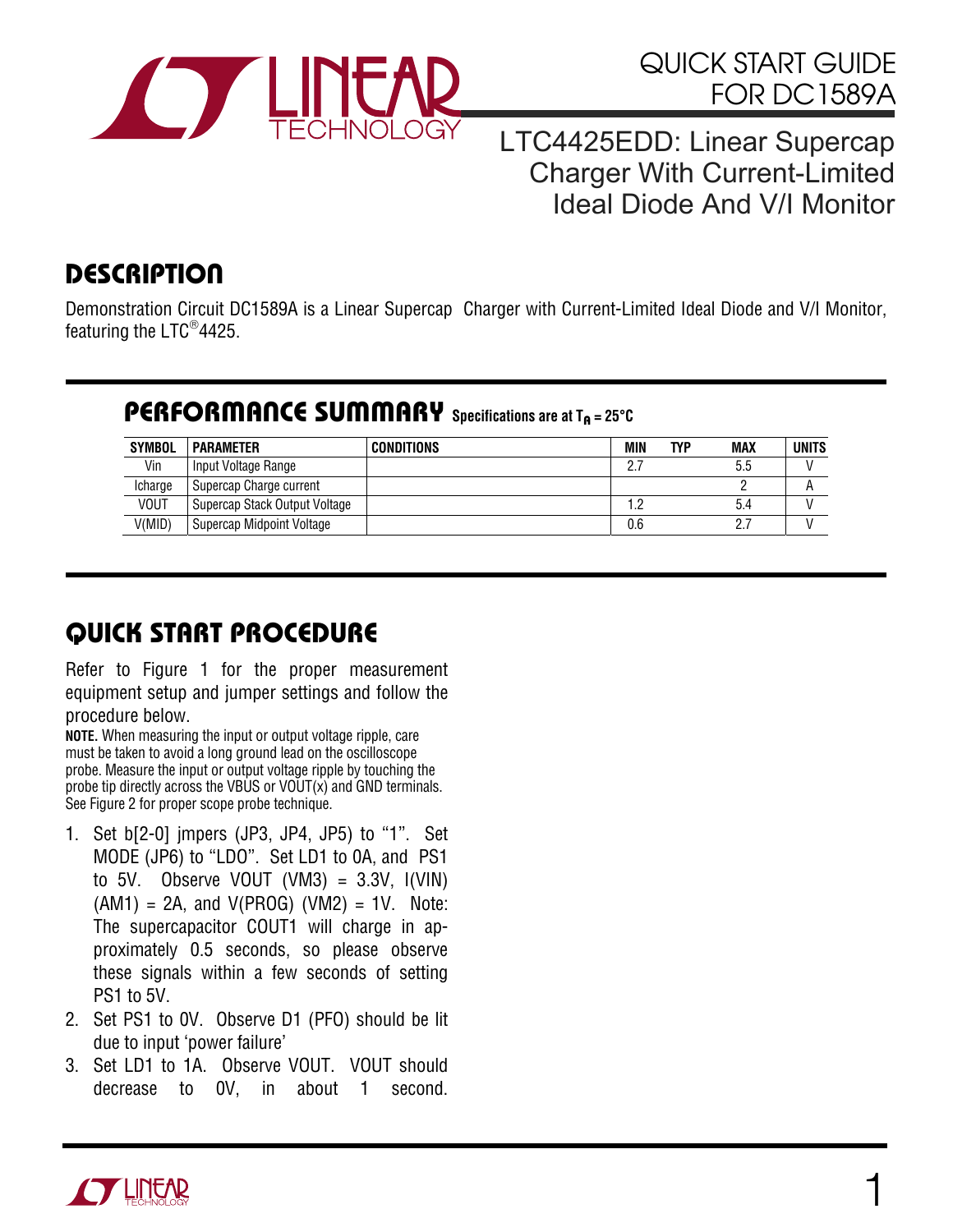

Note: All connections from equipment should be Kelvin connected directly to the board pins which they are connected on this diagram and any input or output leads should be twisted pair.







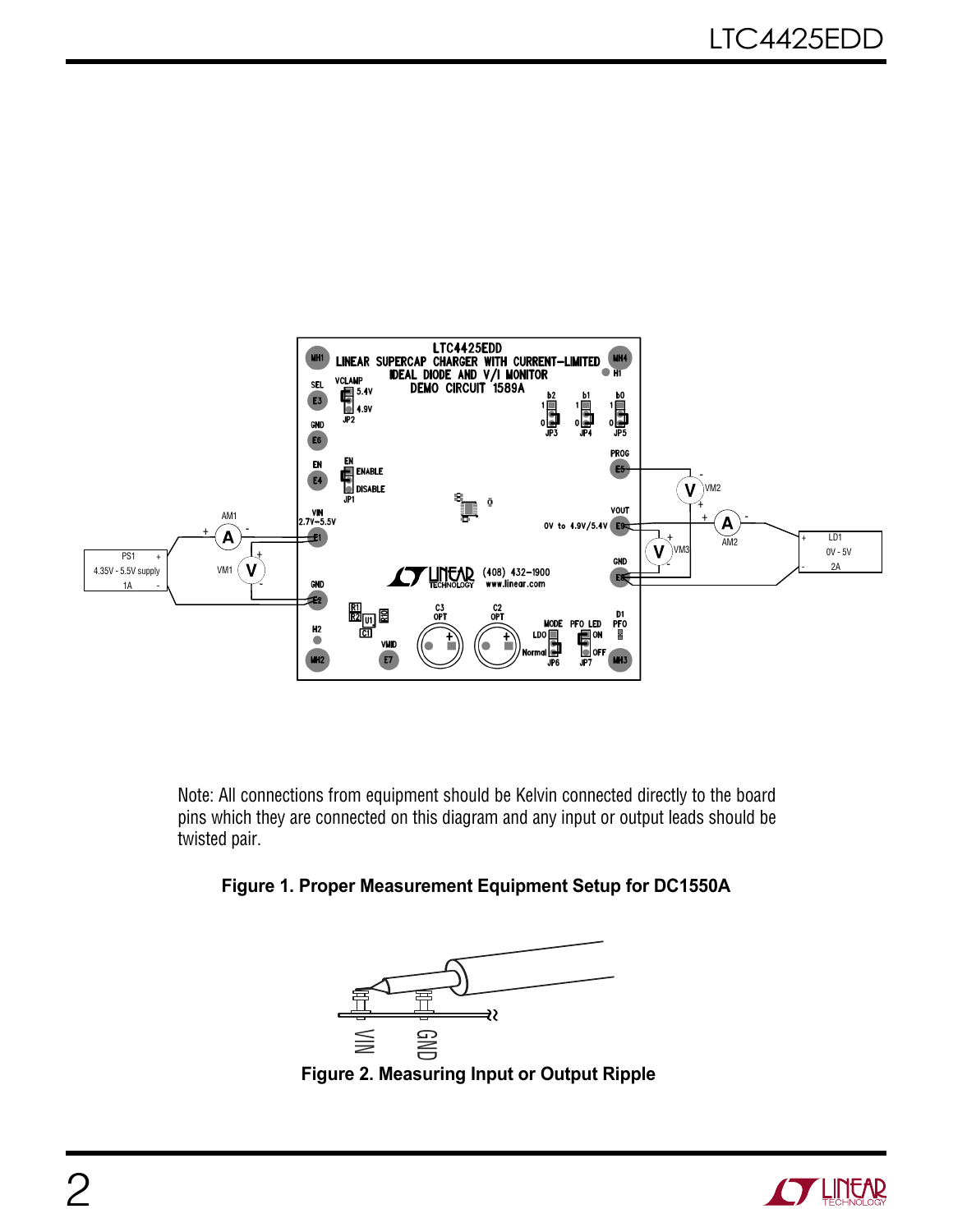